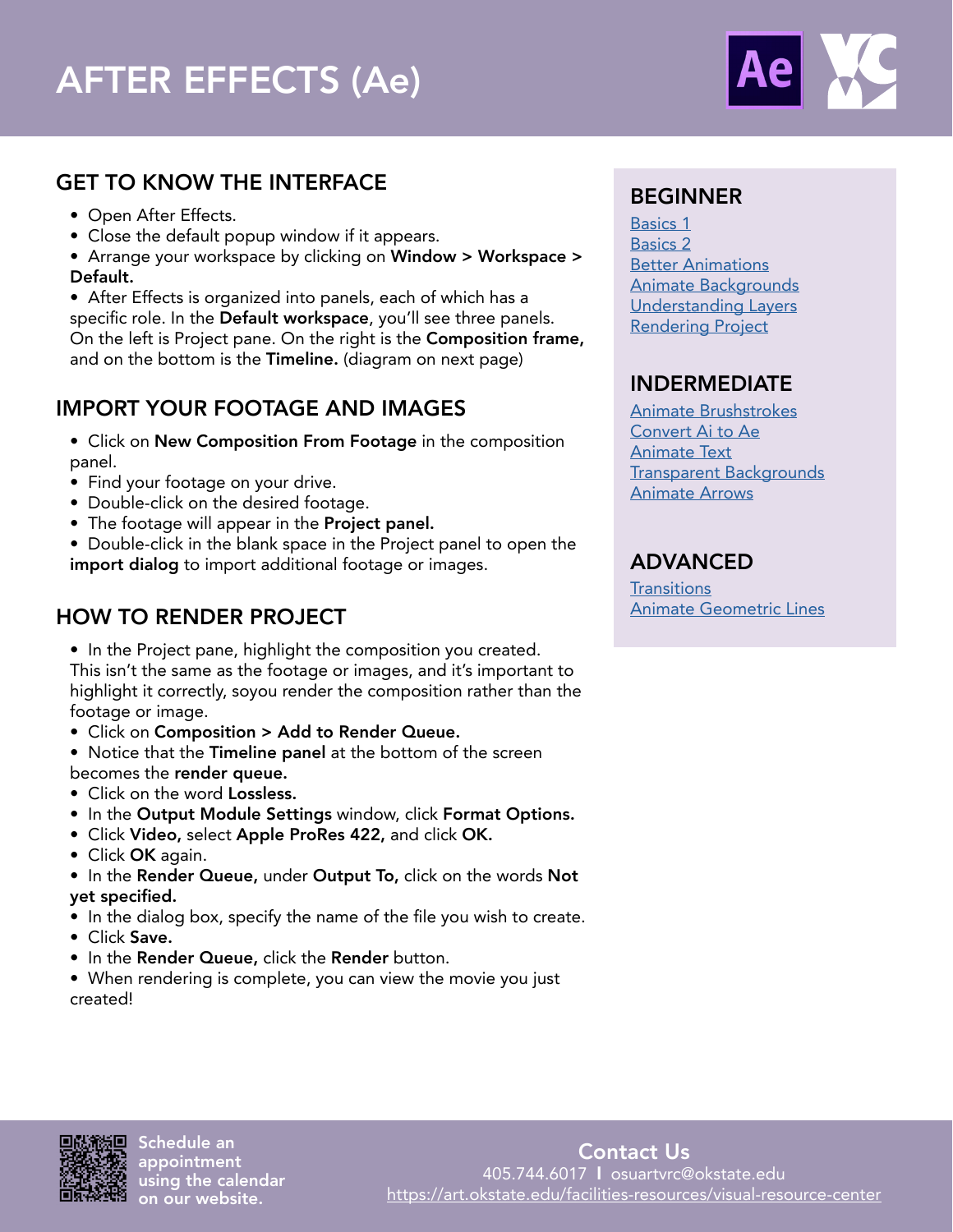# AFTER EFFECTS (Ae)



#### TERMINOLOGY:

*• Project Panel* – this is where all the imported media lands. These elements will all bundle inside your saved file. Try to keep this panel organized with folders.

• Composition Frame – This is a real time preview of everything you are animating.

*• Layers Panel* – this is where all the layers that are being used are listed.

• Layers – Layers are stacked in the timeline & layers panel. Attach properties to them that can be keyframed.

- Property value that can be adjusted or keyframed.
- *Timeline* shows the range of time available and where keyframes are.
- *Scrubber* is a vertical line on the timeline that shows what point in time your composition frame is displaying, and what time code you are editing.
- *Time Code* a specific point in time.
- Keyframes are the starting and ending points in time for effects.
- **Render** is the process of creating a video file that can be played.
- **Alpha Channel** is the transparent part of an image.

### SCREENSHOTS OF THE DEFAULT WORKSPACE:





#### ourceast appointments assigned that the calendar on our website. The calendar on our website. Schedule appointments using

The hours vary between 8a-8p depending on staff availability.

405.744.6017 l osuartvrc@okstate.edu https://art.okstate.edu/facilities-resources/visual-resource-center